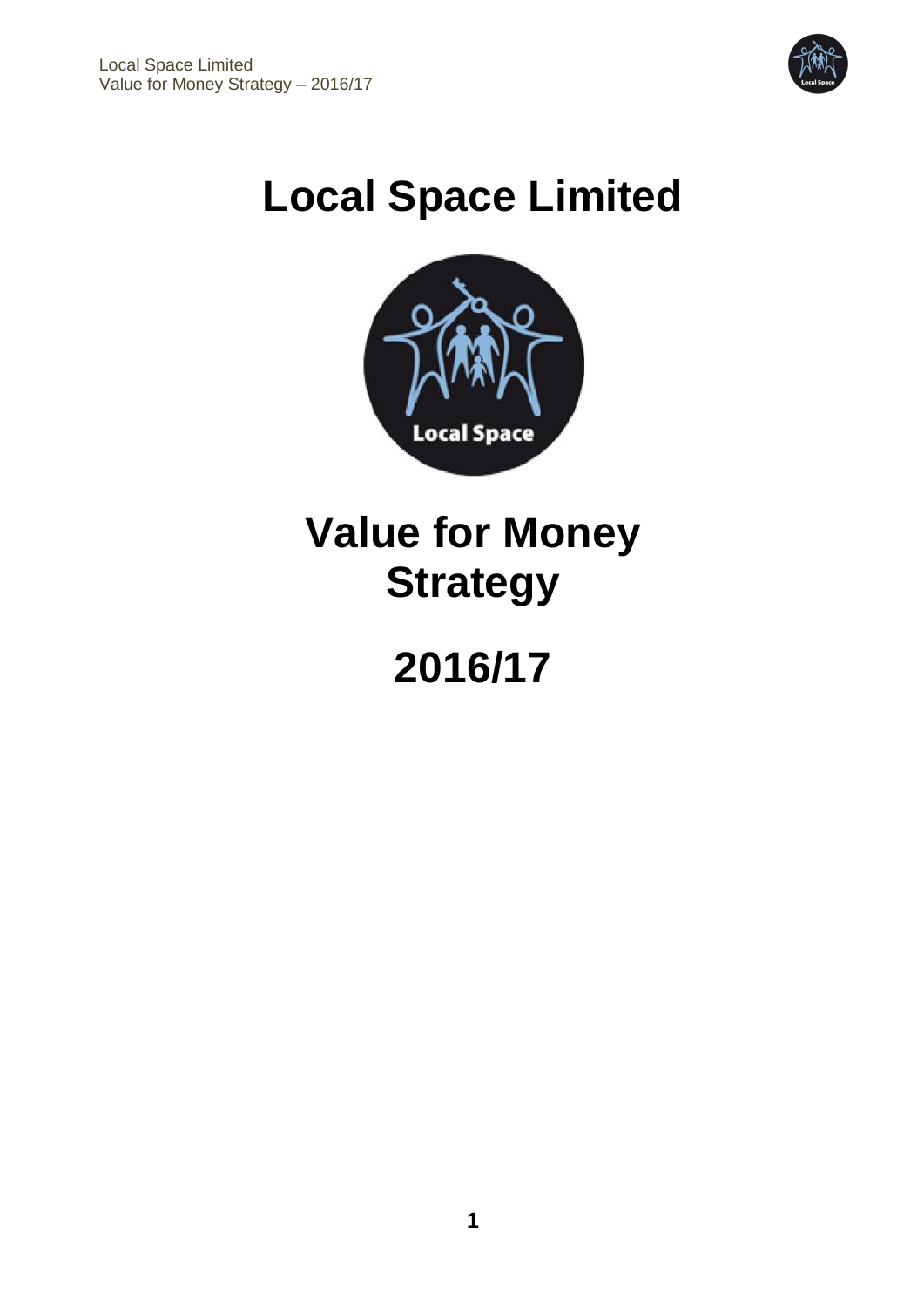

# **1. INTRODUCTION**

- 1.1 Local Space aims to provide good quality social housing with excellent services by inspiring and supporting staff and encouraging residents to participate in shaping those services
- 1.2 Value for Money (VfM) is key to delivering this aim. This VfM strategy supports the corporate plan of the association and the underlying strategies of the association. As such, the strategy is not an isolated document but part of a wider aim to continually improve and enhance what we do whilst embracing innovation and new technologies.

#### **2.** SCOPE OF THE VFM STRATEGY

2.1 This strategy sets out the association's approach and its key commitments to delivering a comprehensive and transparent approach to the achievement of value for money.

# **3.** VALUE FOR MONEY - THE STANDARD

- 3.1 We recognise that achieving value for money means that we must maintain a robust assessment of the performance of all our assets and resources. In practice, this means that we must manage our resources **economically**, **efficiently** and **effectively** to provide homes and services of quality in line with our corporate objectives. It also means that we must plan our activities and continually assess our performance so that we can deliver on-going improvements in everything we do.
- 3.2 The Homes and Communities Agency (HCA) has set out its requirements for Registered Providers (RPs) in the Regulatory Framework. The Value for Money standard states that RPs are expected to:
	- Have a robust approach to making decisions on the use of resources to deliver the provider's objectives, including an understanding of the trade-offs and opportunity costs of its decisions;
	- Understand the return on its assets, and have a strategy for optimising the future returns on assets – including rigorous appraisal of all potential options for improving value for money including the potential benefits in alternative delivery models - measured against the organisation's purpose and objectives;
	- **Have performance management and scrutiny functions which are effective at 4** driving and delivering improved value for money performance;
	- **Understand the costs and outcomes of delivering specific services and which** underlying factors influence these costs and how they do so.
- 3.3 RP Boards are also required to demonstrate to stakeholders how they are meeting the standard. As part of this process, on an annual basis, they are required to publish a robust self-assessment which is transparent and accessible to stakeholders, showing how they are achieving value for money in delivering their purpose and objectives.
- 3.4 The assessment is required to: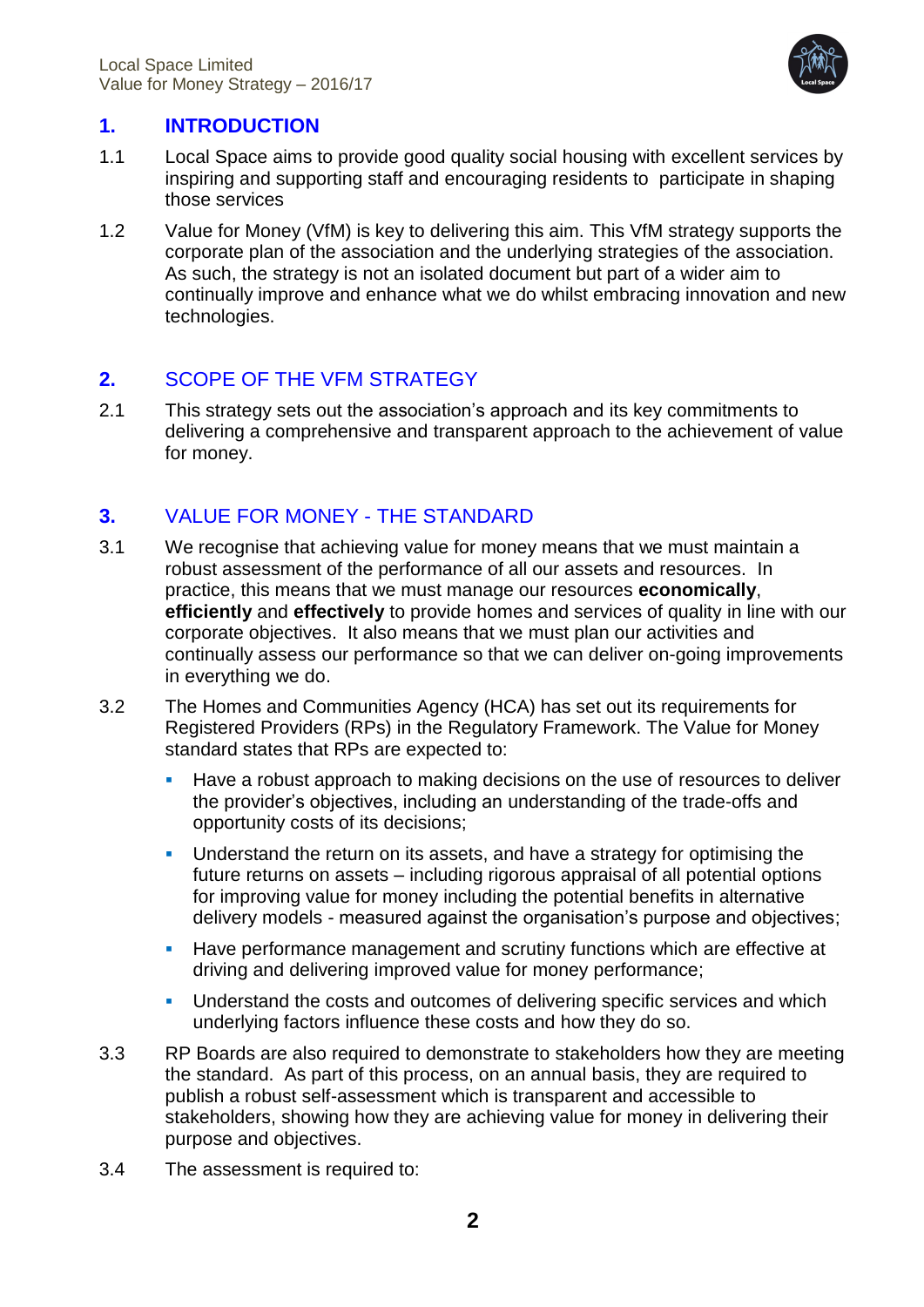

- **Enable stakeholders to understand the return on assets measured against the** organisation's objectives;
- Set out the absolute and comparative costs of delivering specific services;
- Evidence the value for money gains that have been and will be made and how these have and will be realised over time.
- 3.5 In June 2016 the HCA published 'Delivering Better Value for Money: Understanding differences in unit costs'. Analysis from this report was sent in a letter to each organisation detailing headline social housing costs and how they compare to others. As there are considerable differences in costs that cannot be explained by factors such as the difference in regional pay the HCA is now focusing on how well organisations are operating and whether there are good reasons for variances in these costs. This focus on costs and VfM will become party of the In Depth Assessment programme where the HCA will seek evidence of:-
	- How transparent an organization is on communicating how it approaches VfM
	- **How Boards have a strategy to deliver on-going improvement in** efficiency
	- **How well Boards are using resources to deliver the overall business in** the most cost-effective way.

# **4.** VALUE FOR MONEY - OUR COMMITMENT

- 4.1 The association is committed to delivering VfM . The Board is committed to ensuring that Local Space has a comprehensive and strategic approach to achieving VfM and that all initiatives are in line with the association's corporate plan objectives.
- 4.2 The Board will ensure that a robust assessment into the performance of all our assets and resources (including financial, social and environmental returns) is undertaken on an annual basis.
- 4.3 In particular the Board will:
	- Deliver the regulatory requirements of the Homes and Communities Agency (HCA) in relation to VfM;
	- Make decisions on how resources are used to deliver objectives and it will consider the trade-offs and the opportunity costs of such decisions;
	- **Have an understanding of the return on our assets and have an asset** management strategy for optimising the future return on assets. This includes a rigorous appraisal of the potential options for improving VfM, including the potential benefits of alternative delivery and procurement models;
	- Have a process of scrutinising performance management and actively involve tenants in this activity. The process will be effective in driving and delivering improved VfM performance;
	- Have a process for understanding costs and outcomes of delivering specific services, to understand, why and how, the underlying factors influence these costs.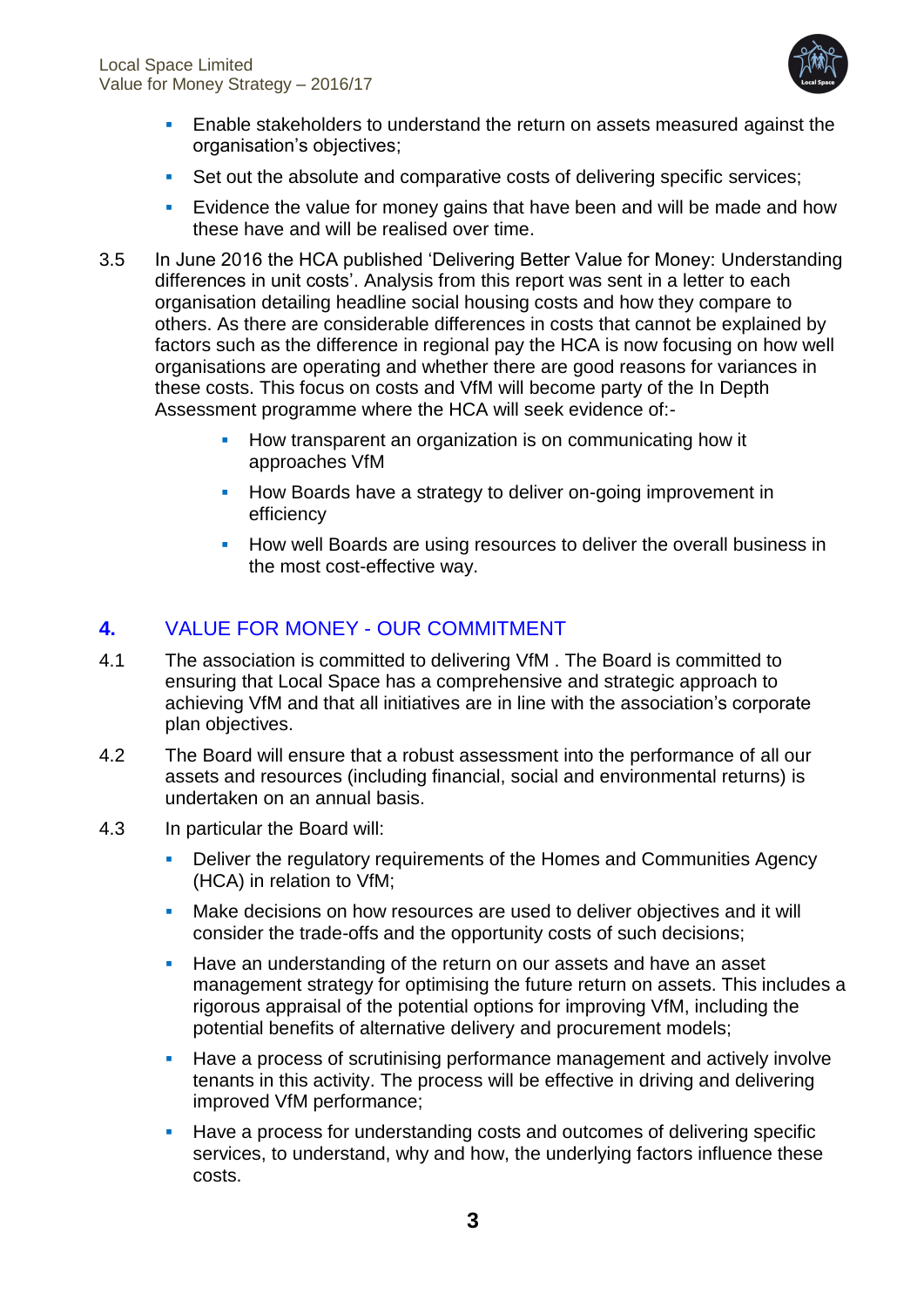

- 4.4 In delivering the regulatory requirement it is envisaged that the Board will:
	- **Consider and approve the VfM strategy annually;**
	- Consider and approve an annual self-assessment statement outlining the delivery of VfM initiatives and compliance with the VfM Standard;
	- Consult and ask the Tenant Scrutiny Panel to approve the VfM annual statement which will also be issued to other stakeholders.
	- **Promote, during the year, the role of a VfM Board Champion;**
	- Ensure that sufficient resources are deployed in the delivery of the VfM strategy;
	- Ensure that there is adequate monitoring and scrutiny in the delivery of VFM
- 4.5 With particular reference to the annual statement to stakeholders, the association will demonstrate how the VfM standard has been met. The annual selfassessment will include how the return on assets is measured against the association's objectives, reporting absolute and comparative costs for delivering specific services highlighting any particular business investment reasons. Where there is no reason for particularly high costs the association will show its plans to reduce costs or improve outcomes.

# **5.** VALUE FOR MONEY - MAKING IT HAPPEN

5.1 The diagram below helps to illustrate how we deliver VfM at Local Space and how it is now embedded into our work both at strategic and operational levels::



# 6. The VFM Board Group

6.1 The VfM Group will consist of the association's VfM Board Champion, the Chief Executive, the wider Executive Team and other staff who will change from time to time, depending upon the areas under review.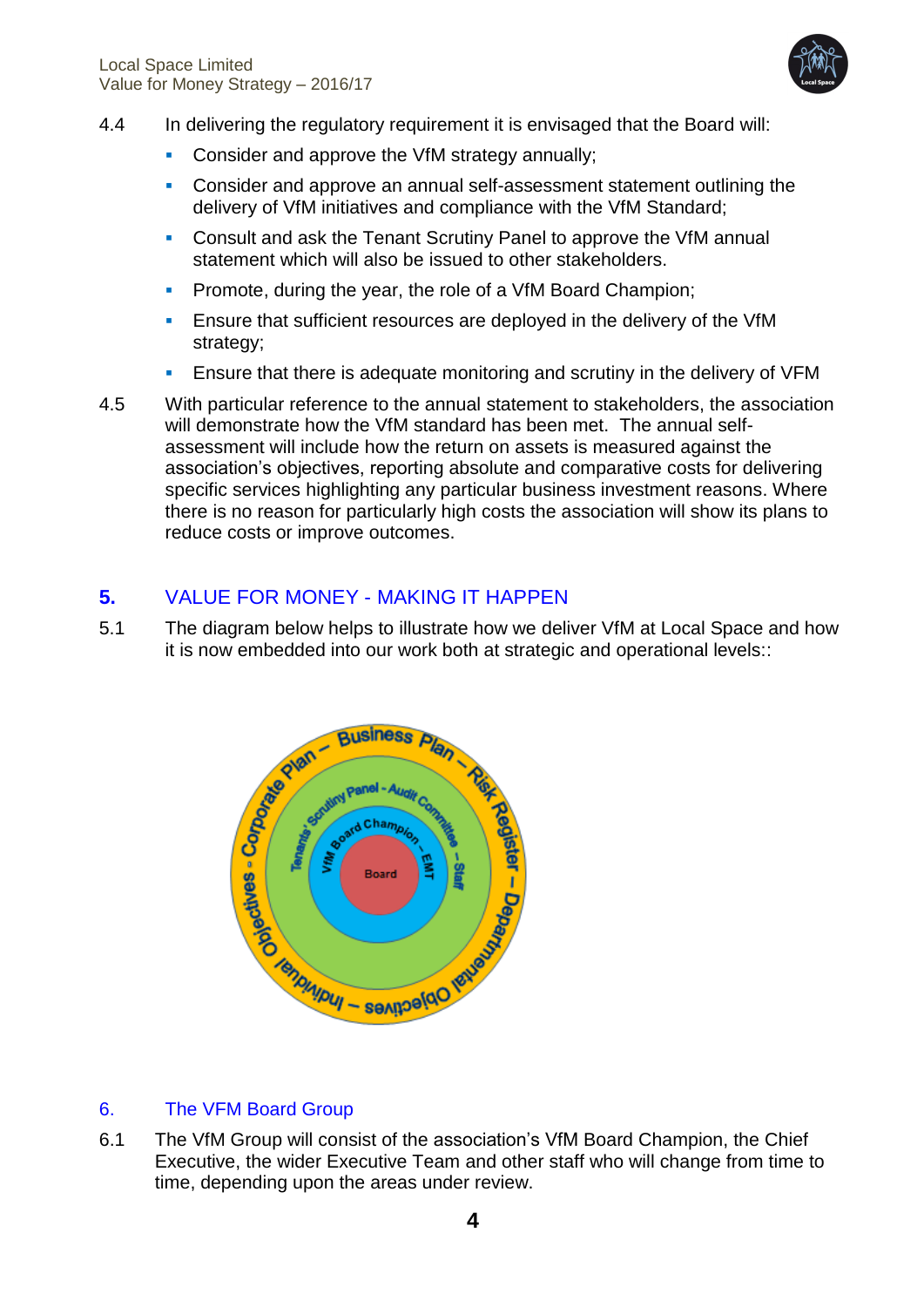

- 6.2 The Finance & Resources Director is the director responsible for ensuring that VfM is secured throughout the association. The Group will review VfM initiatives taking place throughout the organisation in line with agreed action plans.
- 6.3 Principal responsibilities include ensuring that the association carries out the following:
	- **Targeted service reviews where services are high cost, lose money, or perform** poorly setting clear service and improvement action plans as required;
	- Scouring the sector and beyond for good practice, including but not limited to using other VfM websites e.g. UK government treasury VfM website;
	- Oversee all procurement activities to ensure consistency and to ensure that the process drives out the best value for the association;
	- Setting ambitious and realistic targets and keeping comprehensive records of achievements including a procurement log and VfM savings/ improved outcomes achieved;
	- **Providing clear accountability for performance in given activities or processes;**
	- **Regular scrutiny of performance and timely corrective action;**

#### 7. The strategic fit

- 7.1 In developing effective control and delivery of VfM it is important to integrate with other organisational documents of the association, including:
	- Corporate Objectives;
	- Corporate Plan (Draft June 2016);
	- **Financial and Treasury Management Strategy (2016);**
	- **Asset Management Strategy (2014);**
	- **HR Plan (2016):**
	- $\blacksquare$  IT strategy (2014);
	- **Equality & Diversity Strategy (Sep 2016);**
	- Resident Involvement Strategy (2014 and to be revised 2016/7);
	- Master Agreement (LBN 2006) and Growth Strategy (2016)

#### 8. Tenants and residents

- 8.1 For VfM to be effective in delivering efficiencies and reinvesting savings, the role of residents is critical.
- 8.2 Tenant involvement will be a combination of active representation on the VfM group from time to time and delegated authority to the Tenant Involvement Panel. Tenant scrutiny is dealt with later in this document.
- 8.3 In particular, residents' feedback will be invaluable in:
	- Monitoring key service standards and Key Performance Indicators (KPIs);
	- **Providing feedback from a series of reality checks;**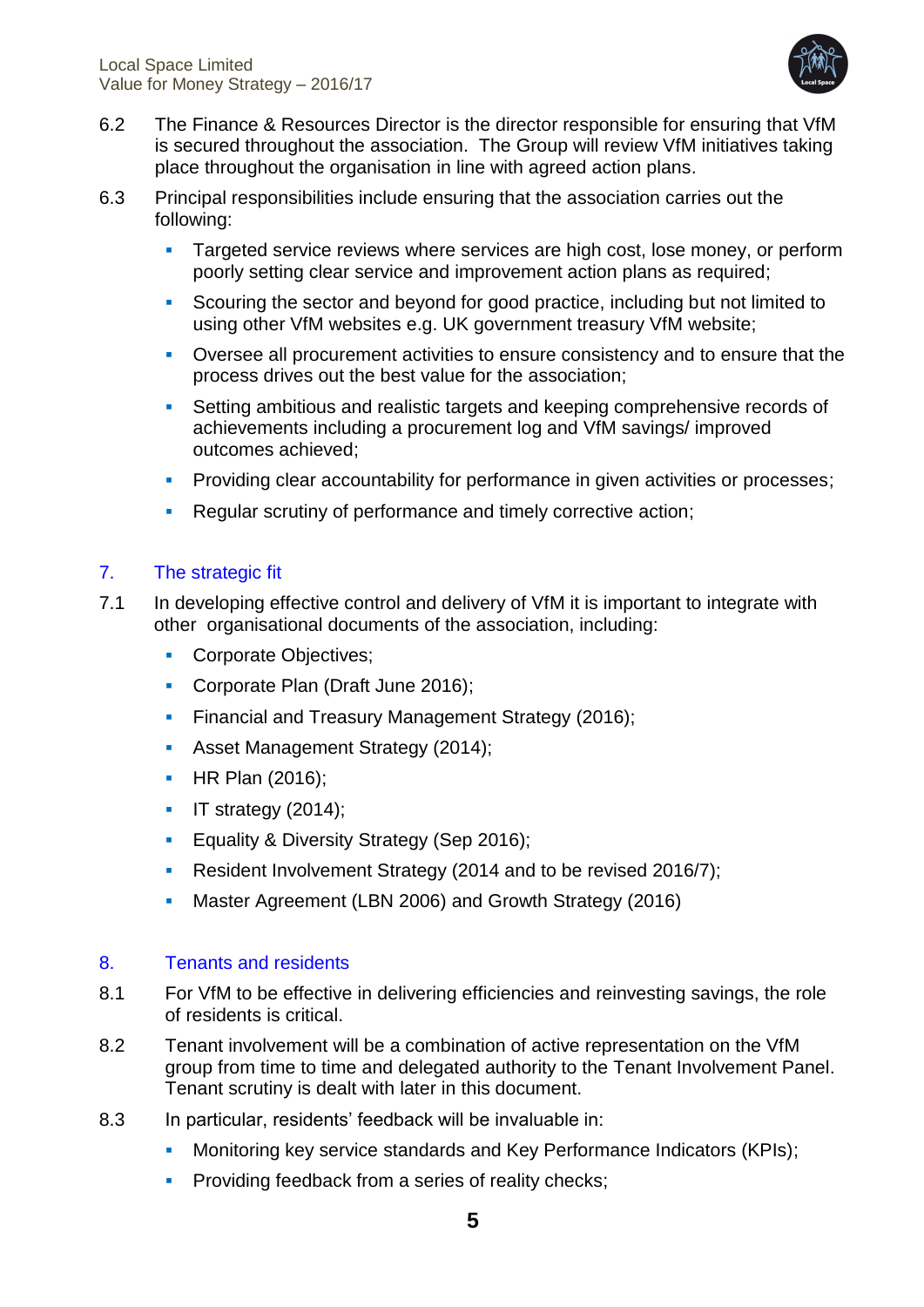

- Agreeing spending priorities for the following budgets:
	- Additional management costs;
	- **Resident participation initiatives;**
	- **Cther priorities.**

#### 9. Staff

- 9.1 The responsibility for VfM lies with all staff and is not restricted to those with resource or financial responsibilities.
- 9.2 The association is committed to:-
	- Staff training and development. Training has an important part to play in ensuring that staff understanding the principles of value for money and how these can be applied in all aspects of the daily activities.
	- Optimising systems and processes to improve productivity and free up staff to add value at the front line and other important areas of the business:
		- Use IT to minimise repetitive tasks and streamline processes (eg new automated HR system, batching together invoices for payment);
		- Pay careful attention to job design and workload
	- Ensuring that VfM runs from the top to the bottom of the organisation and that staff are focused on VfM and other key goals.
	- Keeping the scope for VfM under review with reference
	- at board, executive team and staff team meetings;
	- **Having methods by which staff can make suggestions for improving VfM which** are taken seriously and, if acted upon, rewarded.

#### 10. Tenant scrutiny

- 10.1 Performance will be monitored by reviewing the association's actual performance against:
	- **HCA requirements;**
	- **KPIs:**
	- Benchmarking information and less formal collaboration with our peers;
	- **Financial ratios compared to sector average.**

Scrutiny will investigate major areas of poor performance, creating action plans and it measuring outturn performance.

#### 11. MAIN AREAS OF FOCUS IN 2016/17

- 11.1 The main areas of focus in the current financial year are:
	- Reduction of management costs;
	- Reduction of rent arrears outstanding and bad debts written off;
	- **Increase customer satisfaction:**
	- **Review of the asset management strategy;**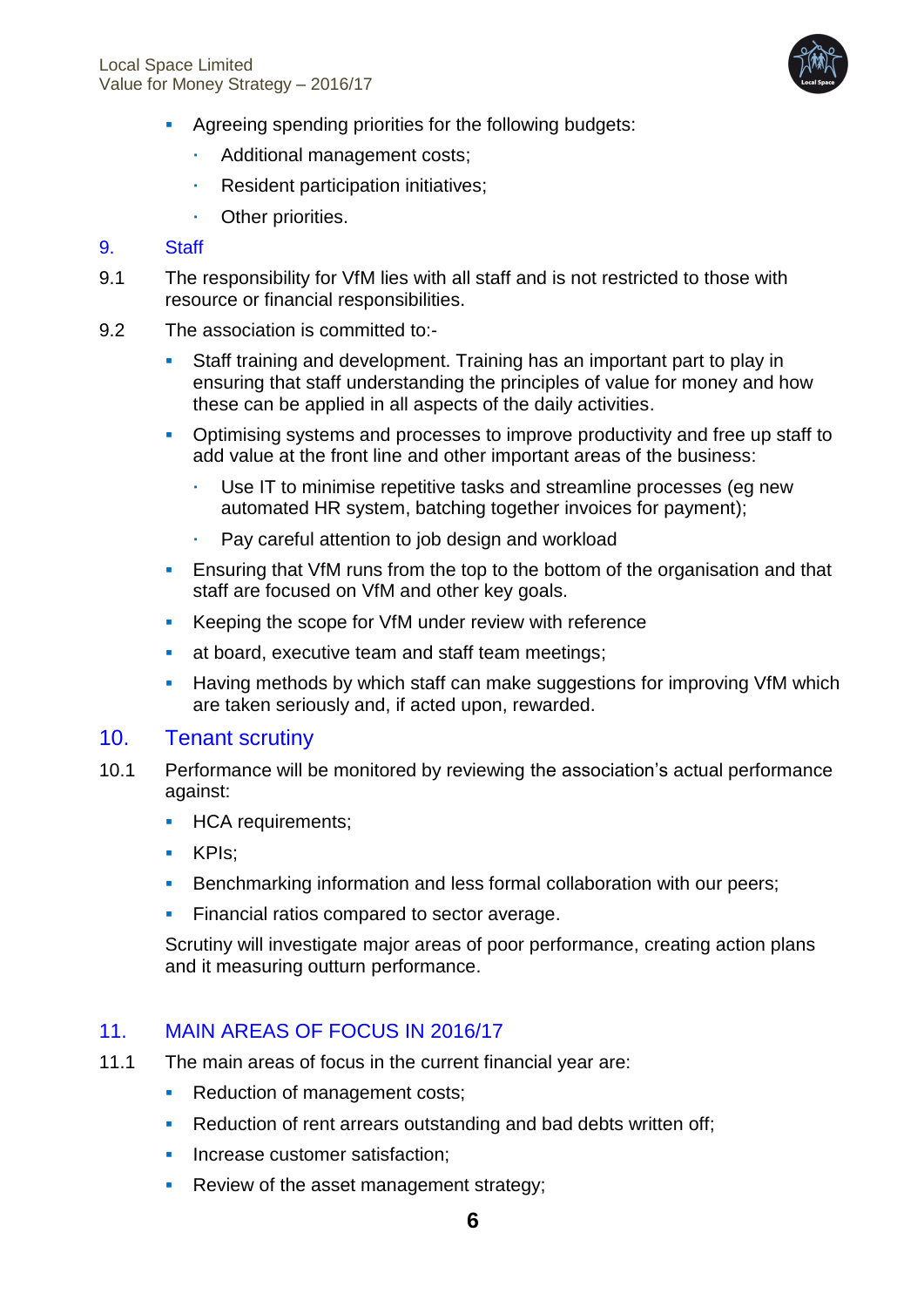

- **Development of the new Civica housing management system and roll out of** the Tenants Portal;
- **Increase the Social and Environmental Returns.**

The targets for 2016/17 are summarized below. The growth strategy agreed by the board in 2015/16 is incorporated in the new approved business plan accommodating the acquisition and development of an additional 800 units by 2020. This means that some of our targets have increased but this is a consequence of the investment decision taken by the board for growth. Specific areas affected are highlighted with further explanation below the table.

| <b>VFM Target Area</b>                           |   | 2016/17 |   | 2015/16 |
|--------------------------------------------------|---|---------|---|---------|
| <b>Total Housing Costs</b>                       | £ | 862     | £ | 1,105   |
| 1 Bad Debts - Directly Managed                   | f | 211     | f | 178     |
| Arrears                                          |   | 4.5%    |   | 4.5%    |
| Customer Satisfaction                            |   | 80%     |   | 80%     |
| Gross Rental Income - Directly Managed           |   | £12,857 |   | £11,654 |
| Service Charges Income - Key Workers             | f | 159     | £ | 171     |
| 2 Voids - LBN                                    | f | 105     | £ | 60      |
| 2 Voids - Directly Managed                       | f | 129     | £ | 55      |
| 3 Total Asset Management (Excluding Growth) (pu) | £ | 815     | £ | 794     |
| Major Works Capitalised (pu)                     | f | 735     | f | 806     |
| Components Disposal (pu)                         | f | 237     | f | 333     |
| Dwellings with a valid gas safety certificate    |   | 100%    |   | 100%    |
| 4 Total Overhead Costs                           | £ | 1,230   | £ | 1,148   |

**1** Bad debts - budgeted in 2016/17 on the same basis as the board approved 30 year business plan accommodating growth **2** Voids - budgeted in 2016/17 on the same basis as the board approved 30 year business plan accommodating growth

**3** Total asset management costs - budget for 2016/17 reflects the new organisational structure.

**4** Total overhead costs – budget for 2016/17 includes the staffing and related costs of the enlarged Development department

# 12. MONITORING AND REVIEW

- 12.1 The next review date for this document is scheduled for July 2017 and it will be scheduled for review annually thereafter.
- 12.2 Board members of Local Space will monitor the effectiveness of the delivery of this strategy and will recommend policy changes to improve operational delivery.
- 12.3 Performance will be reported to the Board, the Executive Team and the Tenant Involvement Panel. Tenant scrutiny panel will work independently in the review and scrutiny of performance and delivery of the strategy, identifying areas for improvement which can be captured in the annual review of the strategy.